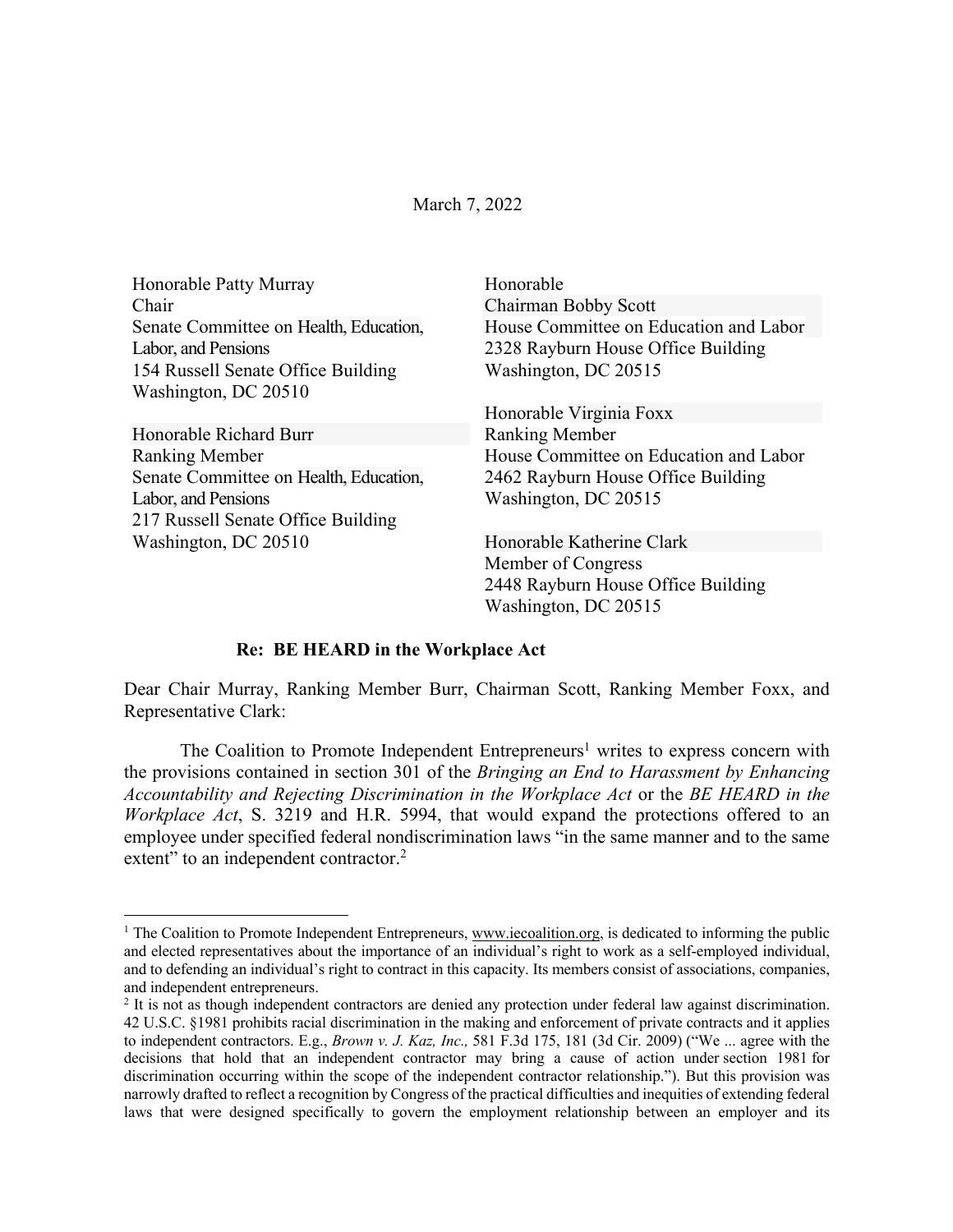The specific federal nondiscrimination laws the bill would amend to cover independent contractors include, among others, title VII of the Civil Rights Act of 1964 (42 U.S.C. 2000e et seq.), the Age Discrimination in Employment Act of 1967 (29 U.S.C. 621 et seq.), title I and section 503 (for violations with respect to that title) of the Americans with Disabilities Act of 1990 (42 U.S.C. 12111 et seq., 12203), and section 6(d) of the Fair Labor Standards Act of 1938 (commonly known as the "Equal Pay Act of 1963") (29 U.S.C. 206(d)).

The proposal would eliminate the legal recognition accorded independent-contractor status for purposes of the enumerated federal nondiscrimination laws. It would accomplish this by treating individuals who offer their services as independent contractors the same as if they were employees. The Coalition submits that the proposal represents a radical policy change. It would legislate out of existence, for purposes of the affected laws, an individual's right to work as an independent entrepreneur. When independent contractors are treated the same under the law as employees, independent-contractor status becomes meaningless, as it is devoid of any legal significance. An individual's right to work as an independent entrepreneur no longer exists. The Coalition submits that before pursuing such a change, the Congress should first hold hearings and publicly debate the advisability of denying individuals the right of selfemployment and the advisability of eliminating independent entrepreneurship from our nation's economy.

The proposal is also problematic in other respects. For example, a common feature of the specified nondiscrimination laws is that they can impose liability on an employer for a violation thereof. But importantly, the laws generally limit the zone of coverage to an employer's employees. The proposed expansion of coverage under these laws to independent contractors would completely jettison the nuanced policy on which the independent-contractor exception from such laws is premised, which is to eliminate "a principal's vicarious liability for torts committed by agents not truly employed in her business."<sup>3</sup> It follows that the bill would expose an employer to liability for acts or omissions which it has no meaningful ability to manage or control and that are outside the scope of its business. The Coalition respectfully submits that such an allocation of liability would be highly inequitable and is in want of a sound policy justification.

Finally, expanding coverage under federal nondiscrimination statutes to independent contractors would create severe problems of implementation. Just one example is evidenced by the Equal Pay Act. To prove a violation of the Equal Pay Act "a plaintiff must first establish a *prima facie* case of discrimination by showing: i) the employer pays different wages to employees of the opposite sex; ii) the employees perform equal work on jobs requiring equal skill, effort, and responsibility; and iii) the jobs are performed under similar working

employees who work under the employer's control, to nonemployees who work independently and outside the employer's control.<br><sup>3</sup> See, Paula J. Dalley, *All in A Day's Work: Employers' Vicarious Liability for Sexual Harassment*, 104 W. Va. L.

Rev. 517, 568 (2002) ("The doctrine of vicarious liability is one of many agency law doctrines intended to accomplish one of the principal goals of agency law: coordinating the risks and benefits of business enterprises. That basic principle informs both the independent contractor exception, which eliminates a principal's vicarious liability for torts committed by agents not truly employed in her business, and the scope of employment requirement, which limits vicarious liability to acts that foreseeably arise in the operation of the business. Courts generally agree that agency law principles should be applied to determine whether employers are vicariously liable for sexual harassment under Title VII or state law.